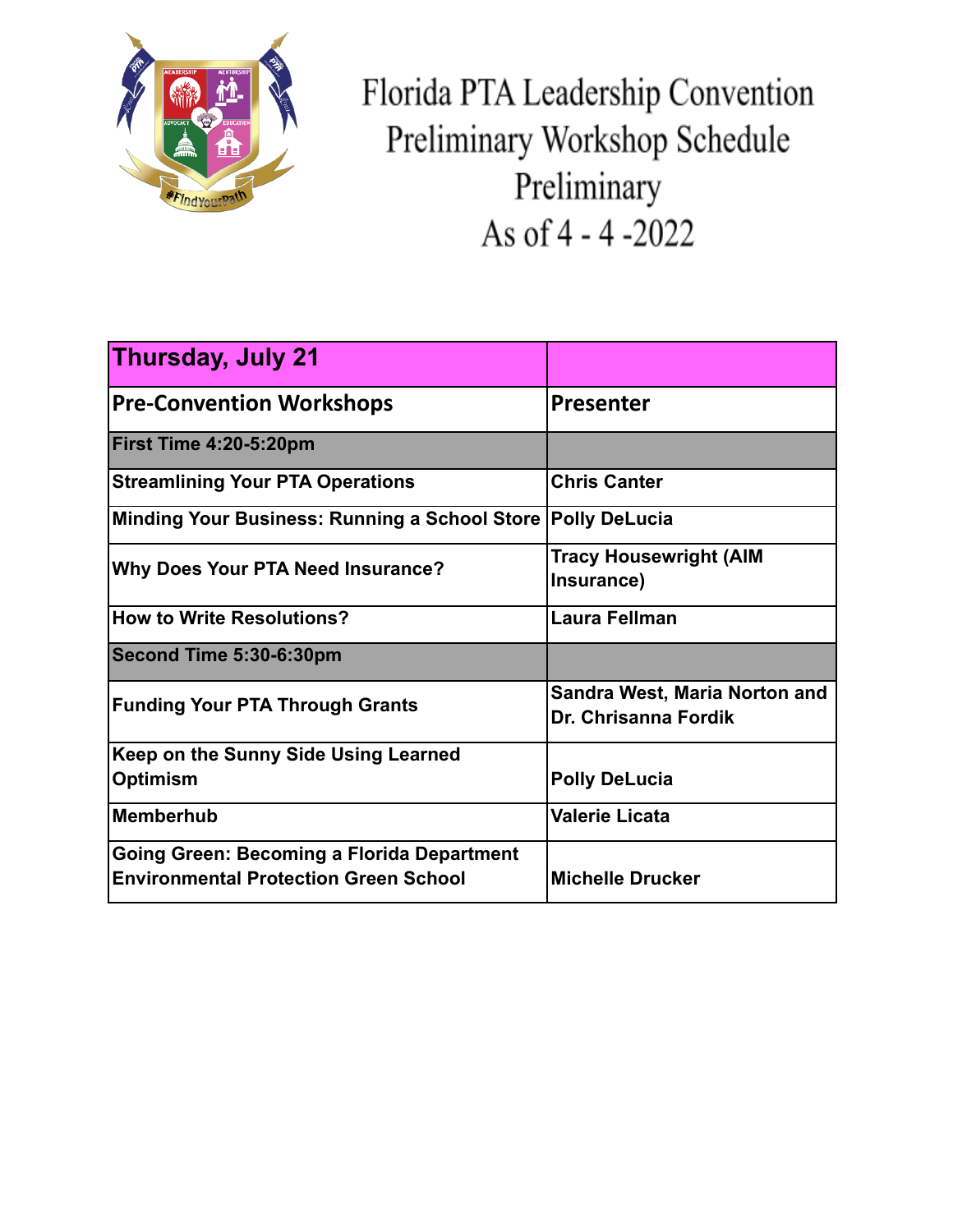| <b>Friday, July 22</b>                                                                                                                                              | 8:15-8:45am                                           |
|---------------------------------------------------------------------------------------------------------------------------------------------------------------------|-------------------------------------------------------|
| <b>Region Caucuses</b>                                                                                                                                              | <b>Presenter</b>                                      |
| Northwest Counties: Bay, Calhoun, Escambia, Gulf,<br>Holmes, Jackson, Okaloosa, Santa Rosa, Walton,<br>Washington, Liberty, Gadsden, Franklin                       | Felita Tutt CC: Kay                                   |
| Northeast Counties: Nassau, Duval, Baker, Union,<br>Columbia, Suwannee, Lafayette, Hamilton,<br>Madison, Taylor, Jefferson, Leon, Wakulla                           | Felita Tutt CC: Kay                                   |
| Central Counties: Alachua, Dixie, Gilchrist,<br>Bradford, Clay, Marion, St. Johns, Putnam, Flagler,<br>Volusia, Citrus, Hernando, Sumter, Lake, Orange,<br>Seminole | Erica DeFord<br>CC:                                   |
| West Counties: Hillsborough, Pasco, Pinellas, Polk,<br>Manatee, Hardee, Sarasota, DeSoto, Highlands                                                                 | Lawrence Clermont<br>CC: Kristina                     |
| East Counties: Brevard, Osceola, Indian River,<br>Okeechobee, St. Lucie, Martin                                                                                     | Dr. Teena White<br>CC:                                |
| South Counties: Broward, Miami-Dade, Monroe,<br>Palm Beach, Lee, Hendry, Collier                                                                                    | Charman<br>CC:                                        |
| Workshop 1- 10:30-11:30am                                                                                                                                           | <b>Presenter</b>                                      |
| The Art of Reflections                                                                                                                                              | Katrena McMahan                                       |
| <b>Secretary, Write This Down!</b>                                                                                                                                  | Robin DeVault                                         |
| <b>Treasurer 101</b>                                                                                                                                                | Khanh-Lien Banko                                      |
| <b>What's Happening at School Board Meetings?</b>                                                                                                                   | Angie Gallo                                           |
| PTA Advocacy and Understanding the Legislative<br><b>Process</b>                                                                                                    | Karen Mazzola and Lawrence Clermont                   |
| Tech Tools: Free and Low-Cost Tools to Improve<br><b>Organizational Efficiency</b>                                                                                  | Naomi Frierson                                        |
| <b>Critical Conversations: Implicit Bias</b>                                                                                                                        | Rosa Lopez-Canon & Esmé Rodriguez                     |
| <b>Volunteer Management &amp; Dealing with Difficult</b><br><b>Volunteers</b>                                                                                       | Sandra West, Maria Norton and Dr. Chrisanne<br>Fordik |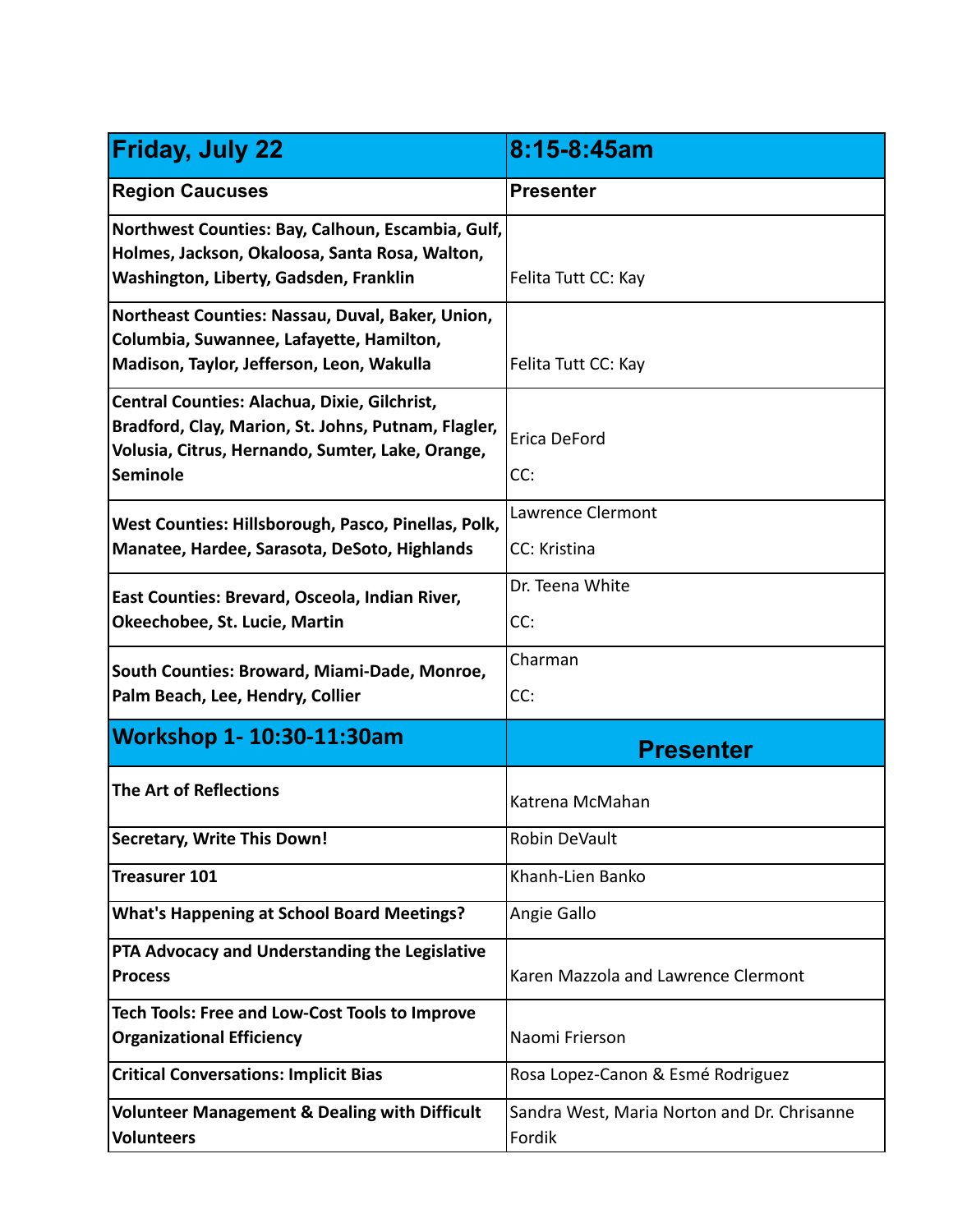| <b>Membership - Growing Our PTA Family</b>                                                          | Jessica Summers and Erin Kelley                                        |
|-----------------------------------------------------------------------------------------------------|------------------------------------------------------------------------|
| We Have a PTA, Now What?                                                                            | Frank Reyes and Janel Smith                                            |
| Bylaws Q & A                                                                                        | Carolyn-Nelson Goedert, Rose Acerra, Maxine<br>Lewers, and Joe Piecora |
| <b>Workshop 2 3-4pm</b>                                                                             | <b>Presenter</b>                                                       |
| Ask: Do you know your why?                                                                          | <b>Gamal Mack</b>                                                      |
| <b>Fostering Diverse Perspectives in Teaching and</b><br>Learning                                   | <b>Brian Knowles</b>                                                   |
| <b>Treasurer 102</b>                                                                                | Khanh-Lien Banko                                                       |
| <b>Family Engagement Challenge: How to include</b><br>school, families, and communities in your PTA | Lisa Hoyland and Normy Azcuy                                           |
| PTA Resolutions and Legislative Priorities                                                          | Tracy Strecker and Karen Mazzola                                       |
| <b>Building Success Through Radical Engagement</b>                                                  | Naomi Frierson                                                         |
| <b>Making Your PTA DEI Friendly</b>                                                                 | Rosa Lopez-Canon & Crystal Hayes                                       |
| Helping Kids Grow Up Safe, Healthy and Drug Free                                                    | Melanie Williams and Sharon Warner                                     |
| Florida's New Assessment & Accountability-What<br>do we know?                                       | Dr. Danielle Thomas and Angie Gallo                                    |
| <b>Presidents 101</b>                                                                               | Jen Martinez and Carolyn Nelson-Goedert                                |
| Vice Presidents and their role on the PTA Board                                                     | Alvin Gainey and Maxine Lewers                                         |

| <b>Saturday, July 23</b>                                 |                                     |
|----------------------------------------------------------|-------------------------------------|
| <b>Workshop 3 8-9am</b>                                  | <b>Presenter</b>                    |
| <b>B.E.S.T. Standards rollout grades 3-12</b>            | Angie Gallo and Dr. Danielle Thomas |
| Plan Your Work, Work Your Plan                           | <b>Alvin Gainey</b>                 |
| <b>Fiduciary Responsibilities</b>                        | Khanh-Lien Banko, Kimberly Adamski  |
| <b>What is SEL? (Social-Emotional Learning)</b>          | Jennifer Fredricks                  |
| <b>2022 Legislative Session Update</b>                   | Karen Mazzola and Lawrence Clermont |
| <b>Nominations &amp; Elections, Keys to Success!</b>     | Linda Kearschner and Cindy Gerhardt |
| <b>Florida KidCare: Simplifying Health Care for Your</b> |                                     |
| Students/Children                                        | Gabi Lara and Jena Grignon          |
| <b>Florida College Access Network</b>                    | Kathy McDonald                      |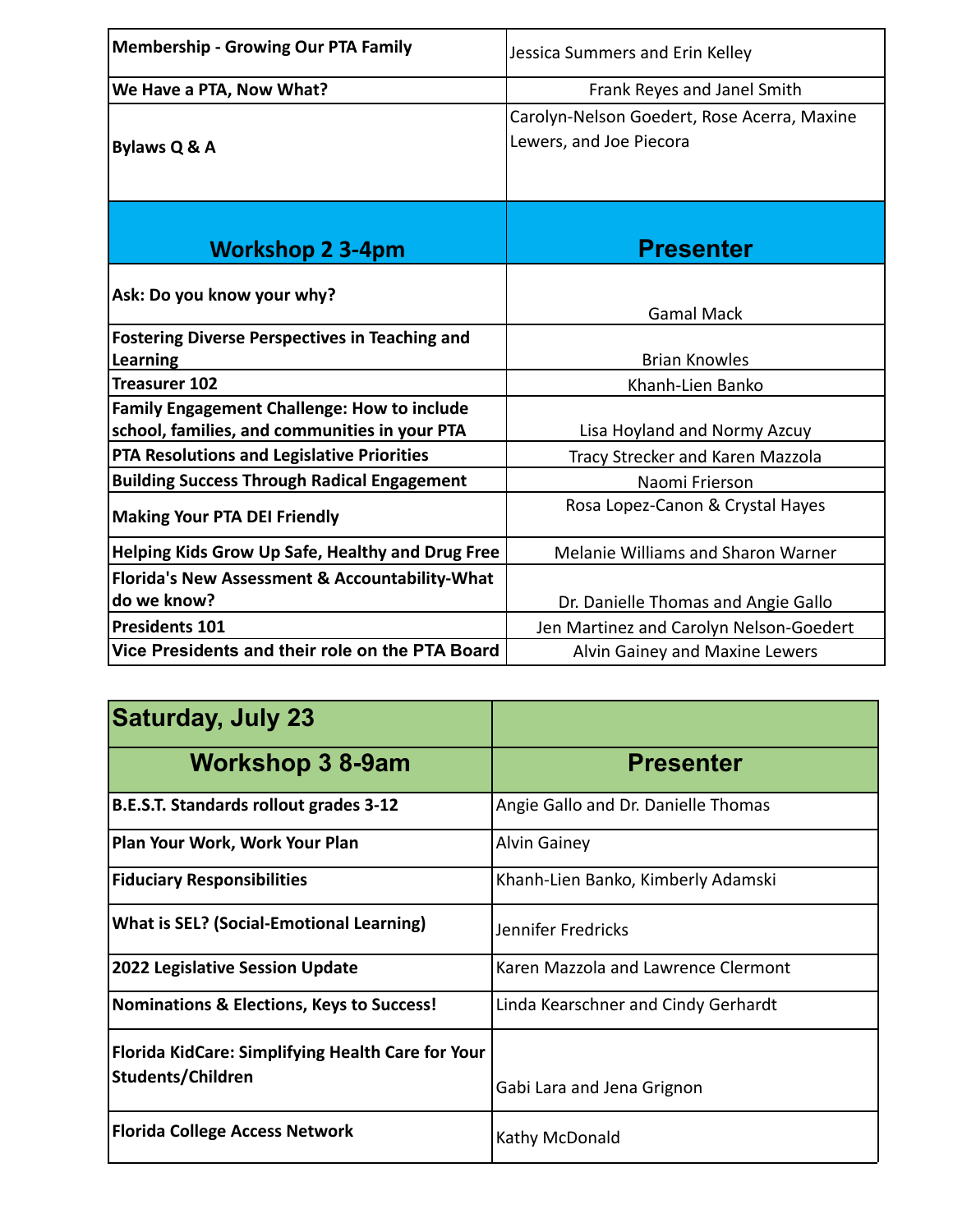| <b>Membership - Growing Our PTA Family (repeat)</b>                                                                                                          | Jessica Summers and Erin Kelley                         |
|--------------------------------------------------------------------------------------------------------------------------------------------------------------|---------------------------------------------------------|
| <b>Robert's Rules for Successful Meetings</b>                                                                                                                | Rose Acerra                                             |
| <b>Building PTA Programs through Awards</b>                                                                                                                  | Caryn Liss                                              |
| <b>Workshop 4 9:30-10:30am</b>                                                                                                                               | <b>Presenter</b>                                        |
| School Board and You. How to build a<br>relationship with your school board member                                                                           | Angie Gallo                                             |
| <b>Building A Team Out of Dysfunction:</b><br><b>Understanding and Overcoming Five</b><br><b>Dysfunctions in Order to Build Your Cohesive</b><br><b>Team</b> | <b>Alvin Gainey</b>                                     |
| <b>Presidents 102</b>                                                                                                                                        | Jen Martinez and Carolyn Nelson-Goedert                 |
| <b>Student Shenanigans &amp; Tomfoolery</b>                                                                                                                  | Faith DeVault, Dawn Balliet, and Jennifer<br>Fredricks  |
| <b>Engaging Fathers and Male Role Models in</b><br><b>Education</b>                                                                                          | Lawrence Clermont and Mark Baker                        |
| <b>School of Excellence: More Than Just A Banner</b>                                                                                                         | Naomi Frierson and Lisa Hoyland                         |
| <b>Human Trafficking Awareness Fourm for Parents</b>                                                                                                         | Misa Mills and Traci Smith                              |
| <b>Organize Yourself with an IEP Binder</b>                                                                                                                  | Pamela Korithoski, Maria Norton and Rachel<br>Haverinen |
| Sponsorship Engagement at the Local & County<br>Level                                                                                                        | Charman Postel                                          |
| <b>Grant Seeking 101 - Going for Gold!</b>                                                                                                                   | Linda Kearschner and Cindy Gerhardt                     |
| <b>Being Your Child's Superhero</b>                                                                                                                          | <b>Frank Reyes</b>                                      |
| <b>Workshop 5 11-12pm</b>                                                                                                                                    | <b>Presenter</b>                                        |
| How to be an Awesome Past President                                                                                                                          | Linda Kearschner and Cindy Gerhardt                     |
| <b>DISC: Deepen Your Understanding of Yourself</b><br>and Others                                                                                             | <b>Alvin Gainey</b>                                     |
| 990's, Audits, Compliance and more!                                                                                                                          | Khanh-Lien Banko, Kimberly Adamski                      |
| <b>How we PTSA</b>                                                                                                                                           |                                                         |